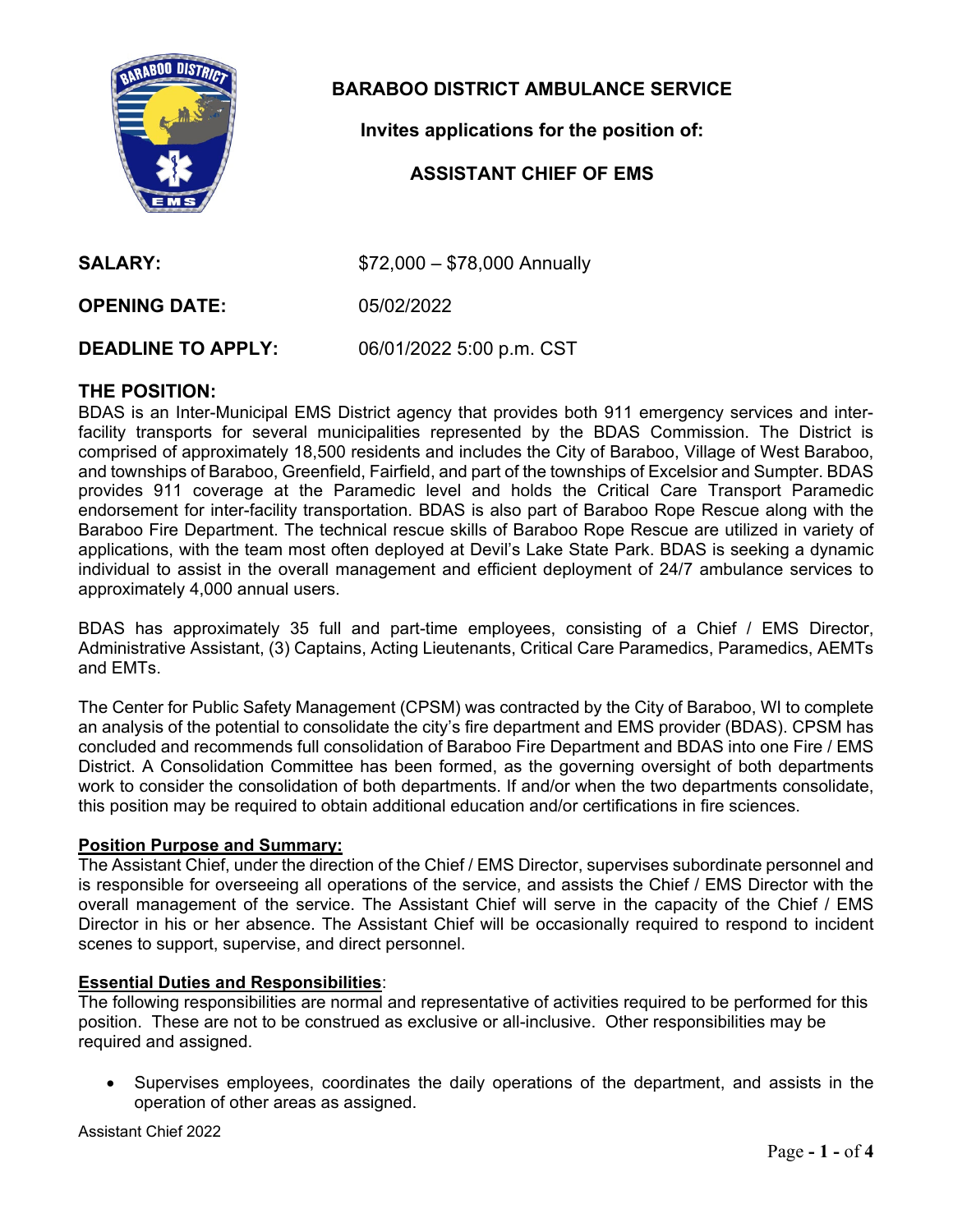- Assists in planning, organizing, and the direction of operations to insure operational readiness and efficiency.
- Makes recommendations for the development, modification, and implementation of the departments policies, standards, regulations, and general operating guidelines and procedures associated with the improvement of service delivery.
- Responsible for the distribution and inventory control of medical supplies, medications (including controlled substances), and equipment pertaining to operations, and issues supplies and equipment to crews as needed.
- Observes work performance of all subordinate staff, assists with the evaluation of performance, monitors and ensures compliance with all policies, guidelines, and procedures.
- Maintains education records for all EMS personnel, ensures personnel complete all licensing and certification renewals punctually.
- Assists with hiring, assigning work, handling employee concerns and complaints, counseling, and discipline.
- Ensures thorough investigation of all reported incidents or aberrations from current policy or procedure.
- Monitors attendance of personnel including punctuality and attendance.
- Ensures the safety and cleanliness of the entire facility and parking areas.
- Maintains and organizes department statistics, distributes and files department documents and correspondence as necessary.
- Develops short and long-range plans.
- Directs the inspection, maintenance and acquisitions of departmental equipment, vehicles, and supplies.
- Assists with plans, coordinates, and tests for disaster contingencies.
- Serves as liaison between the department and medical community, health agencies, other departments, officials, media, public, and other individuals/organizations.
- Attends meetings as appropriate, reports departmental operations and issues to the Chief / EMS Director, and provides information as request.
- Promotes positive public relations and awareness of public health and safety issues, provides education to the public and tours of ambulances, equipment, and station.
- Answers department calls, provides information, guidance and advise as needed.
- Responds timely to routine requests for information.
- Maintains a comprehensive, current knowledge and awareness of laws/regulations pertaining to all aspects of emergency medical services and maintains an awareness of new trends/advances in the profession.
- Reports to work on time and adheres to attendance policy; works as scheduled and/or assigned and maintains no identifiable pattern of absence.
- Maintains a cost-conscious mindset toward time usage, materials, and supplies.
- Conducts self in a professional manner and does not let personal conflicts interfere with work performance. Communicates in a non-judgmental, effective manner to others, and remains open to constructive criticism.
- Performs other duties as assigned by the Chief / EMS Director or Commission.

# **Physical Demands:**

- Typically works in an office environment, sitting at a desk, using office equipment such as computer, printer, copier, fax, shredder, etc.
- Visual acuity sufficient to view work on a computer screen.
- Ability to travel to various meeting sites for seminars or continuing education courses, and to attend meetings at other locations away from the main office.
- Ability to function as paramedic on calls when necessary.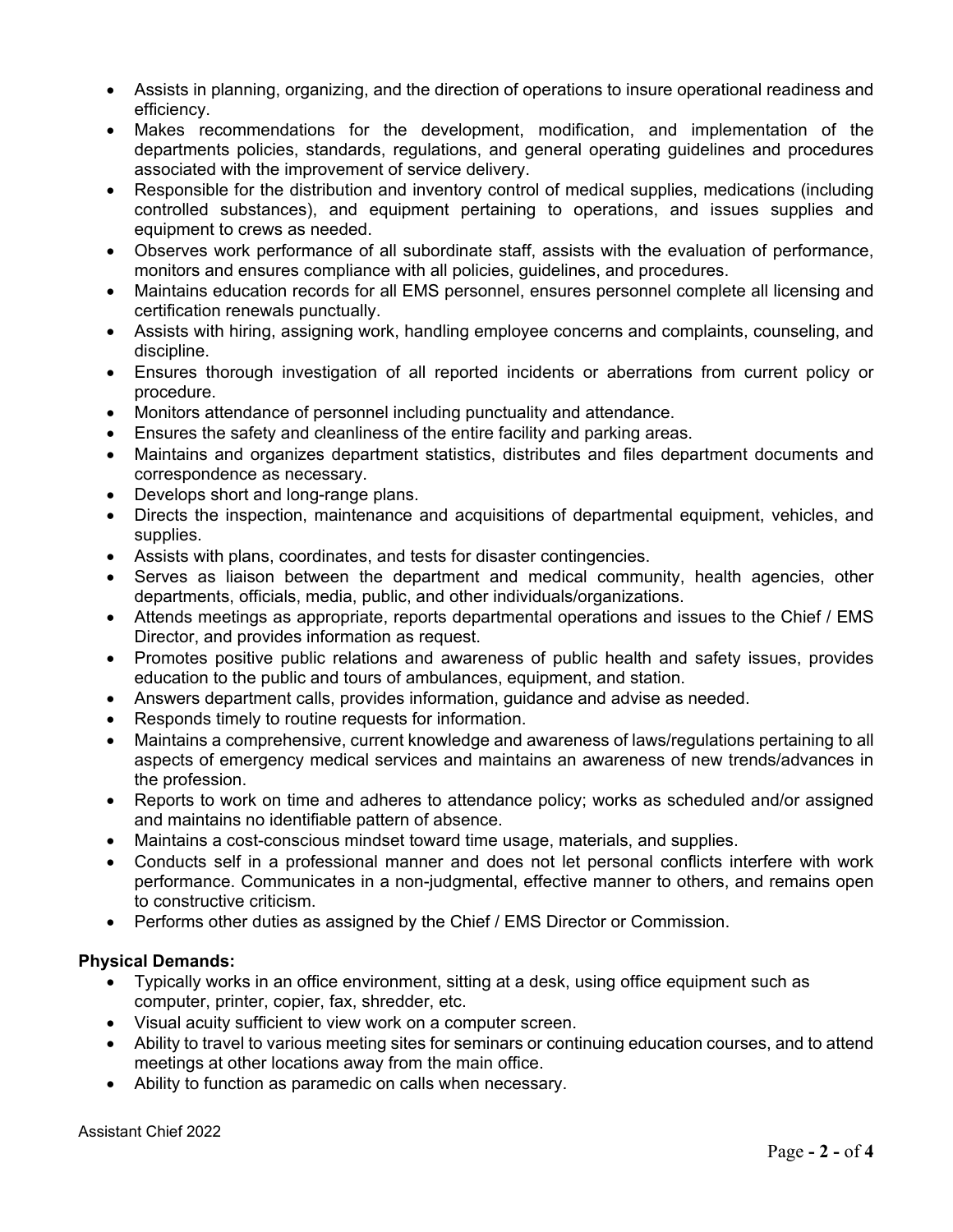- Ability to lift and carry patients onto various patient movement devices; bending, stooping, walking on uneven surfaces, etc. (refer to "Physical Requirements of the EMT/Paramedic.")
- Ability to safely drive vehicles, including emergency transport vehicles.

# **Knowledge and Skills Required:**

- Significant knowledge of EMS services and programs, program design and planning, training, licensing requirements, and regulatory enforcement.
- Knowledge and ability to perform computer tasks using Microsoft Office products, including Word, Outlook, Excel, and other applicable job-specific software.
- Strong sense of professional and ethical behavior.
- Effective communication, oral and written skills.
- Function independently as well as interdependently.
- Ability to perform strenuous or peak physical effort during an emergency for prolonged periods of time.
- Understanding and following work rules.
- Read, write, add, subtract, and simple math equations.
- Good driving record and skills.
- Ability to perform duties in stressful and possibly life-threatening situations.
- Ability to express understanding and compassion to patients and others involved in a crisis.
- Ability to establish effective working relationships with employees, other agencies, and the public.
- Knowledge of Standard Operating Procedures.
- Knowledge and ability to operate tools, instruments, medical instruments, equipment, and devices.
- Knowledge of regulations protecting patient confidentiality.
- Ability to file complete report forms.
- Ability to competently direct the operation of emergency and non-emergency services.
- Demonstrates thorough knowledge of industry practices and procedures.
- Exercises responsibility for department equipment.
- Effectively plans and directs the use of personnel and equipment.
- Effectively executes supervisory duties related to the handling of special projects.
- Schedules and assigns department resources to meet department objectives.
- Effectively monitors subordinate training and presents quality training drills.
- Effectively performs patient care.
- Maintains positive working relationships with superiors and subordinates.
- Possesses thorough knowledge of department departmental procedures.
- Interacts positively with both career and volunteer emergency services personnel.
- Demonstrates understanding of performance standards and capably evaluates employee performance.
- Efficiently utilizes available resources, including other municipal agencies.
- Clearly communicates performance expectations and maintains discipline and control among assigned personnel.
- Competently enacts disciplinary procedures.
- Effectively and clearly communicates both verbally and in writing.
- Works effectively under pressure and stress.

# **Education\Training\License:**

- Valid Wisconsin Driver's License.
- High School Diploma or GED.
- Current Wisconsin Critical Care Paramedic License or Wisconsin Paramedic license, with the ability to obtain the Critical Care endorsement within (1) year of employment.